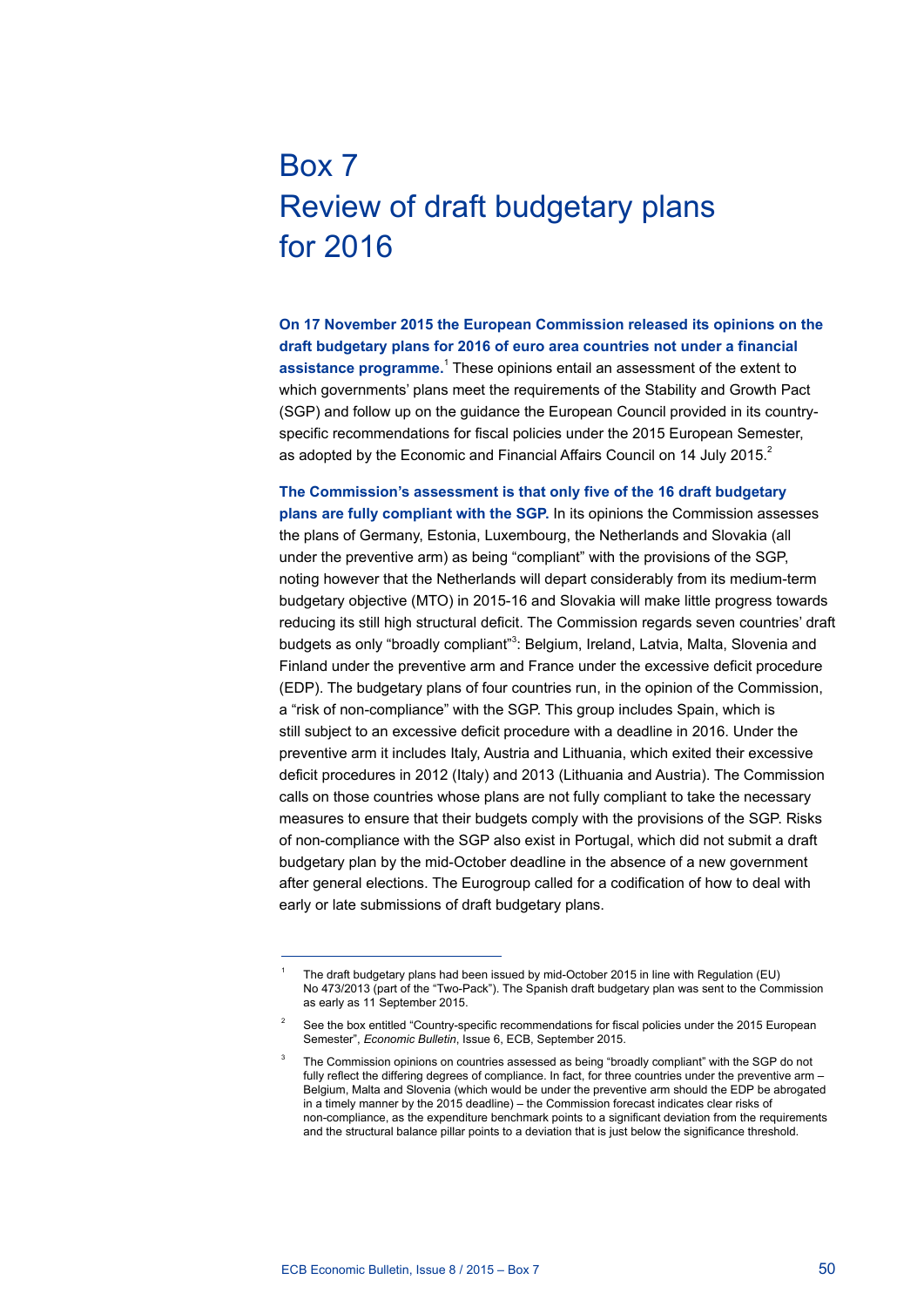**This review of draft budgetary plans again revealed the increased complexity and lack of transparency of the fiscal surveillance framework, which led the Eurogroup, in its statement of 23 November 2015, to explicitly call upon the Commission to increase the transparency and predictability of the procedure.** The complexity arises from the co-existence of several rules. Under the preventive arm of the SGP, the "Six-Pack" regulations of 2011 introduced – for well-founded reasons – the "expenditure benchmark" as an additional indicator of the fiscal effort. This indicator was designed to ensure that windfall revenues, which improve the structural balance, are not subsumed as fiscal effort but are entirely used for debt reduction. If the structural balance and the expenditure benchmark indicators send conflicting signals on compliance with the structural effort requirements under the SGP, the Commission conducts an "overall assessment" to conclude which of the two fiscal indicators it considers more appropriate for its concluding assessment. However, the manner in which this overall assessment is conducted is still not fully transparent, making it difficult to gauge whether it is applied in a consistent manner. Furthermore, the "freezing" of the adjustment requirements based on previous Commission forecast vintages can potentially distort the assessment of whether fiscal policies are compliant with the SGP. $4$  While this method was introduced to ensure reliable ex-ante guidance for governments in light of the volatility of the output gap and structural balance estimates, it can lead to cross-country inconsistencies and even result in a country that is deviating significantly from its MTO being assessed as being at its MTO and fully compliant with the rules (as was the case with the Netherlands in this round of draft budgetary plans; see table).

## **Furthermore, the structural reform and investment clause, as introduced by the Commission in January 2015, can substantially reduce structural effort requirements even for countries not at their MTO and with very high debt**

**ratios.** For example, Italy was granted a reduction in its structural effort requirement for 2016 in the spring of 2015 through the application of the structural reform clause; the draft budgetary plan foresees an application for further leeway in the context of the structural and investment clause.<sup>5</sup> There are thus increasing inconsistencies between the structural effort requirements under the preventive arm and those under the debt rule for several countries, with the Commission forecast indicating significant deviations from the debt rule requirements for Belgium and Italy.<sup>6</sup>

**For countries under the excessive deficit procedure, an asymmetry arises from them being assessed as "broadly compliant" with the SGP if they fall short of their structural effort requirements but are nonetheless expected to meet the headline deficit targets.** In fact, such budgetary plans are risky as, if the country is identified, ex-post, as having missed the annual headline deficit targets as outlined in the Council recommendation, the Commission would have to recommend stepping up the EDP.

<sup>4</sup> Most importantly, the "freezing" methodology foresees that the requirements for year *t* are set based on data from the European Commission's spring forecast in *t-1*. However, the requirements based on the most favourable forecast vintage since *t-1* will prevail over the frozen requirements, for example if they indicate that the country has already achieved its MTO.

The Commission has assessed Italy's draft budgetary plan as being at risk of non-compliance with the SGP as a result of its shortfall in structural effort when compared with the Council's recommendation from July 2015, and will review Italy's eligibility for further flexibility under the SGP in the spring of 2016.

<sup>6</sup> See the box entitled "Flexibility within the Stability and Growth Pact", *Economic Bulletin*, Issue 1, ECB, 2015.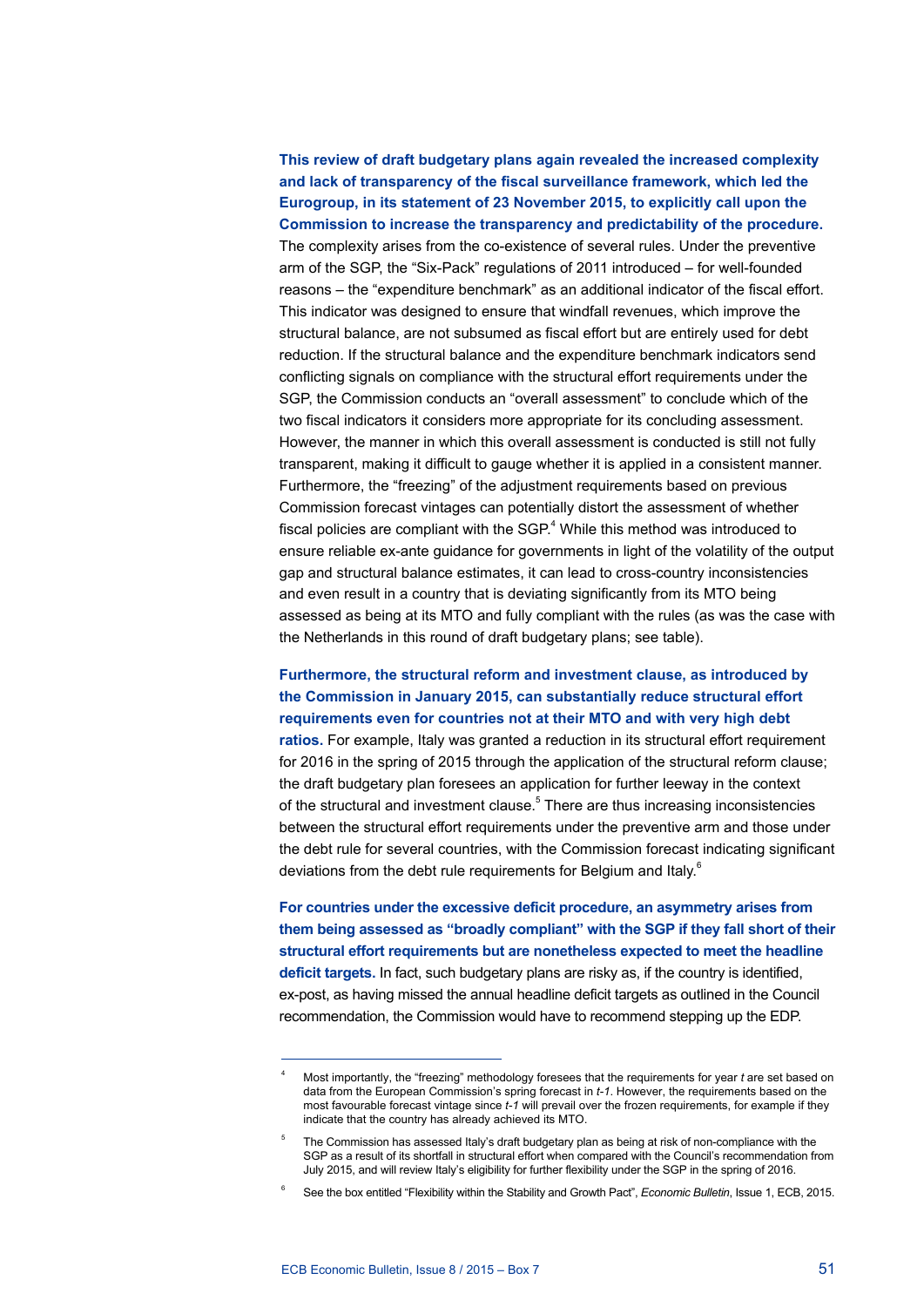## **Table**

## 2016 draft budgetary plans

| <b>Commission opinion on</b><br>compliance of 2016 draft<br>budgetary plan with SGP | <b>Medium-term</b><br>budgetary<br>objective (MTO) | <b>Structural balance</b><br>2016 (European<br><b>Commission 2015</b><br>autumn forecast) | <b>Actual structural</b><br>effort 2016 (European<br><b>Commission 2015</b><br>autumn forecast) | 2016 structural<br>effort commitment<br>under SGP<br>(in percentage points) |
|-------------------------------------------------------------------------------------|----------------------------------------------------|-------------------------------------------------------------------------------------------|-------------------------------------------------------------------------------------------------|-----------------------------------------------------------------------------|
| "Compliant"                                                                         |                                                    |                                                                                           |                                                                                                 |                                                                             |
| Estonia (preventive arm)                                                            | 0.0                                                | 0.2                                                                                       | $-0.1$                                                                                          | at MTO                                                                      |
| Germany (preventive arm)                                                            | $-0.5$                                             | 0.7                                                                                       | $-0.2$                                                                                          | at MTO                                                                      |
| Luxembourg (preventive arm)                                                         | 0.5                                                | 0.9                                                                                       | 0.2                                                                                             | at MTO                                                                      |
| Netherlands (preventive arm)                                                        | $-0.5$                                             | $-1.4$                                                                                    | $-0.3$                                                                                          | $-0.2$                                                                      |
| Slovakia (preventive arm)                                                           | $-0.5$                                             | $-2.0$                                                                                    | 0.0                                                                                             | 0.25                                                                        |
| "Broadly compliant"                                                                 |                                                    |                                                                                           |                                                                                                 |                                                                             |
| Belgium (preventive arm)                                                            | 0.75                                               | $-2.1$                                                                                    | 0.4                                                                                             | 0.6                                                                         |
| Finland (preventive arm)                                                            | $-0.5$                                             | $-1.5$                                                                                    | 0.2                                                                                             | 0.5                                                                         |
| Latvia (preventive arm)                                                             | $-1.0$                                             | $-1.9$                                                                                    | 0.2                                                                                             | 0.3                                                                         |
| Malta (preventive arm)                                                              | 0.0                                                | $-1.7$                                                                                    | 0.4                                                                                             | 0.6                                                                         |
| France (EDP deadline 2017)                                                          | $-0.4$                                             | $-2.4$                                                                                    | 0.3                                                                                             | 0.8                                                                         |
| Ireland (EDP deadline 2015)                                                         | 0.0                                                | $-2.1$                                                                                    | 0.8                                                                                             | 0.6                                                                         |
| Slovenia (EDP deadline 2015)                                                        | 0.0                                                | $-2.5$                                                                                    | 0.2                                                                                             | 0.6                                                                         |
| "Risk of non-compliance"                                                            |                                                    |                                                                                           |                                                                                                 |                                                                             |
| Austria (preventive arm)                                                            | $-0.45$                                            | $-1.0$                                                                                    | $-0.4$                                                                                          | 0.1                                                                         |
| Italy (preventive arm)                                                              | 0.0                                                | $-1.5$                                                                                    | $-0.5$                                                                                          | 0.1                                                                         |
| Lithuania (preventive arm)                                                          | $-1.0$                                             | $-1.4$                                                                                    | $-0.2$                                                                                          | 0.1                                                                         |
| Spain (EDP deadline 2016)                                                           | 0.0                                                | $-2.6$                                                                                    | $-0.1$                                                                                          | 1.2                                                                         |
| Portugal (EDP deadline 2015) <sup>1)</sup>                                          | $-0.5$                                             | $-2.3$                                                                                    | $-0.5$                                                                                          | 0.6                                                                         |

Sources: European Commission and AMECO.

Notes: For countries subject to an EDP, the Commission assesses draft budgetary plans as being "broadly compliant" if the Nexus, Sommission's forecast projects that the headline deficit targets will be achieved but there is a noticeable shortfall in fiscal effort compared with the recommended value, putting at risk compliance with the EDP recommendation. The Commission assesses countries under an EDP as being "at risk of non-compliance" if the Commission's forecast for 2016 (subject to ex-post confirmation)<br>could lead to the stepping up of the EDP as neither the recommended fiscal effort nor the are forecast to be achieved. As for countries under the SGP's preventive arm, the Commission assesses draft budgetary plans as<br>"broadly compliant" if, according to the Commission's forecast, the plan may result in some dev path towards it, but the shortfall relative to the requirement would not represent a significant deviation from the required adjustment. Deviations from the fiscal targets under the preventive arm are classified as "significant" if they exceed 0.5% of GDP in one year or<br>on average 0.25% of GDP in two consecutive years. At the same time, member countries are the debt reduction benchmark "where applicable". In turn, under the preventive arm, the Commission assesses draft budgetary plans<br>as being "at risk of non-compliance with the SGP" if the Commission's forecast projects a si required adjustment path towards the MTO in 2016, and/or non-compliance with the debt reduction benchmark "where applicable". 1) Portugal did not submit a draft budgetary plan for 2016.

**The Commission's opinions overall reflect the expectation that the structural effort in 2016 will likely continue to fall short of commitments under the SGP in many euro area countries.** On the one hand, this stems from a lack of progress towards countries' MTOs under the preventive arm of the SGP. On the other hand, it relates to insufficient structural efforts under its corrective arm, the excessive deficit procedure. Notably, according to the Commission's 2015 autumn forecast and measured as change in the structural balance, under the preventive arm countries assessed as not yet being at their MTO are forecast to loosen their fiscal stance, on average, by 0.2% of their GDP, even though the preventive arm would require a tightening of 0.3% of GDP.<sup>7</sup> At the same time, countries subject to an EDP are forecast, on average, to consolidate by 0.2% of GDP while their SGP commitments would require a fiscal effort of 0.9% of GDP. Meanwhile, countries that are assessed by the Commission as being at their MTO at the beginning of 2016 are planning to

<sup>7</sup> For two countries subject to the preventive arm (Belgium and Italy), the requirements under the debt rule are currently the binding constraint. According to the Commission opinions, the gap in terms of compliance with the debt rule in 2016 amounts to 1.5 percentage points of GDP for Belgium and 3.7 percentage points of GDP for Italy, far above their respective structural adjustment requirements in terms of convergence towards the MTO. For both countries, the Commission will reassess the need to open a debt-based EDP in spring 2016.